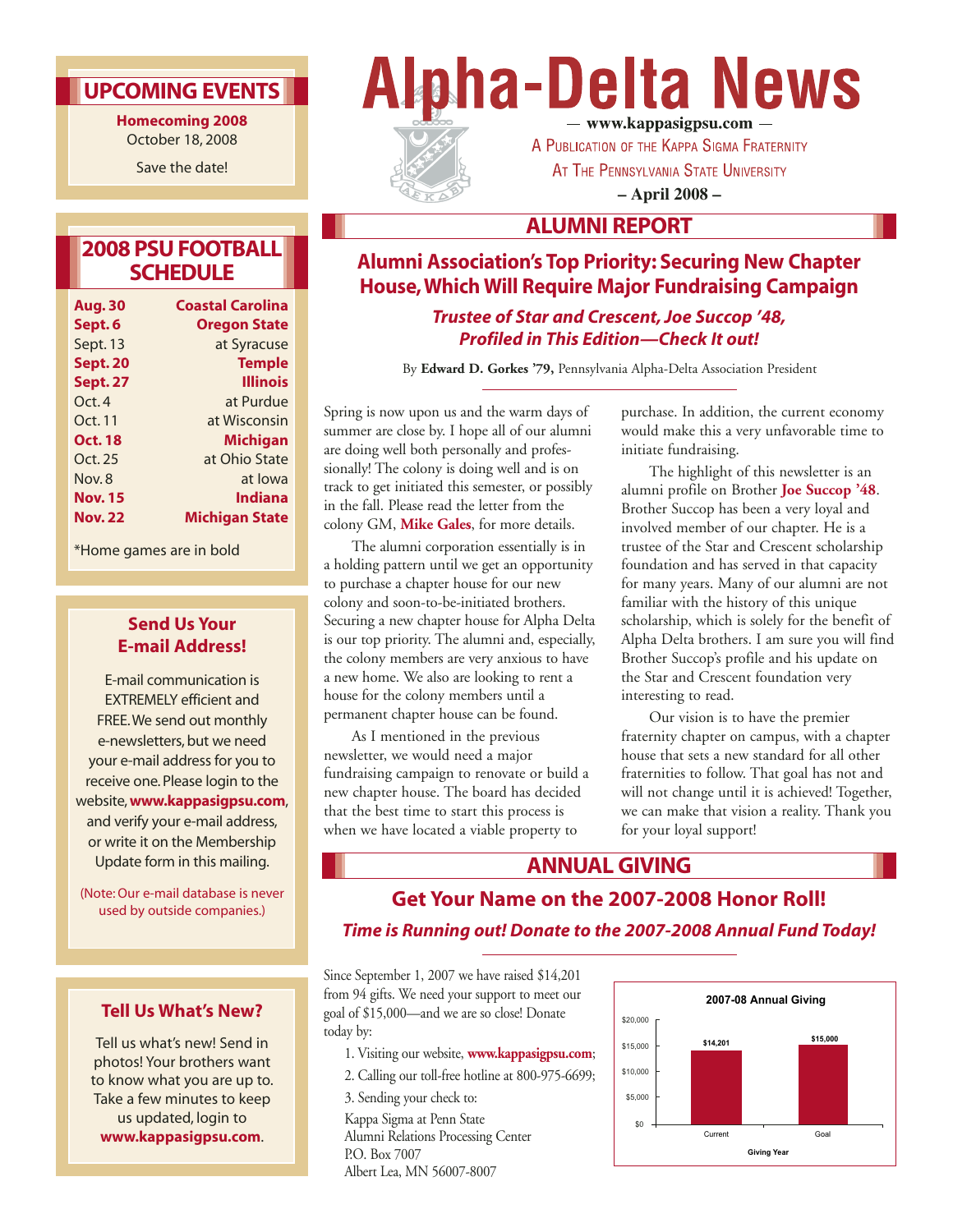### **Kappa Sigma Colony Establishes Positive Reputation at Penn State Through Intense Philanthropy and Recruitment**

### *Participation in THON Brings Colony First-Place in Service Hours and Life-Long Memories*

By **Mike Gales '08**, Colony Grand Master

This semester has been a blur both academically and socially on campus. Kappa Sigma is, once again, coming into its own on Penn State's glorious campus. Over the course of spring, we have been making our presence known to other Greek organizations, as well as the entire school population.

Some examples of Kappa Sigma making a name for itself include our participation in the 2008 PSU Fraternity and Sorority Leadership Conference, Theta Chi's "Kicks" soccer tournament, intramural volleyball and basketball, and Penn State's THON benefiting the Four Diamonds Fund.

At THON, Kappa Sigma had a frontrow presence and was featured in a prime location during all of the festivities. A Kappa Sigma banner was hung in the front row of the Bryce Jordan Center and our section was filled continuously by our members. Our two dancers, **Josh Gehly** and **Jason Liebel**, made it through all 46 hours and represented Kappa Sigma with honor. We were unable to obtain a partner as a new student organization, but raised a respectable amount of money by ourselves to show our dedication to fighting the battle against children's cancer.

The Colony bonded by making trips to various cities in Pennsylvania, including Philadelphia, Erie, Pittsburgh, and Lancaster. Through these car rides, endless hours spent trying to accumulate donations, spending time with families, going to cities far from our hometowns and Penn State, and having an opportunity to visit another Kappa Sigma chapter, the Colony became tighter as a group and good friends became great friends forever.

Many experiences and memories from THON 2008 will stay with us forever. One in particular that will stay with me was when my neighbor, a THON child, came out and delivered hot chocolate to freezing members of the colony.

Due to our diligent efforts with THON, the Alpha-Delta Colony is number one in the country in service hours for all Kappa Sigma chapters and colonies.



*Colony members dance 46 hours straight during THON to benefit the Four Diamonds Fund. This fund fuels the fight against childhood cancer in Pennsylvania hospitals.*



Other community service was provided to local churches, and the colony participated in Red Cross blood drives.

The Colony is fourth out of all chapters and colonies in the country for total money raised and donated to charities. Our dedication to service and charitable causes is something on which we pride ourselves. We expect to receive national recognition and awards for these efforts, in addition to recent awards that were presented to us for our recruitment efforts.

In addition to outstanding community service, the Colony continues to focus on academic work. The Colony's cumulative grade point average (GPA) remained at 3.3 this semester.

We will have our first set of alumni: ten of our members anticipate graduating this semester. These seniors will soon become leaders in aerospace engineering, television, politics, criminal justice, mechanical engineering, and medicine.

To counter the losses of these fine men, we have recruited nine new members as a spring pledge class. The spring 2008 pledge class includes:

#### **Spring 2008 Pledge Class**

**Kevin Fay:** a junior from Troy, PA. He is majoring in sports broadcasting and minoring in English and kinesiology. He is a member of the Blue & White Society, as well as the sign language organization.

**Rick Harrison:** a sophomore from Harrisburg, PA. Rick is majoring in IST (Information Sciences and Technology) and Economics.

**Jordan Haller:** a freshman from Annapolis, MD. Jordan is majoring in business administration. His campus activities include intramural flag football and being a member of the club lacrosse team.

**Adam Conti:** a freshman from Savannah, GA. Adam's is majoring in environmental systems engineering. He participates in intramural sports such as soccer, flag football, and badminton.

**P. Francesco Gordon:** a freshman from Annapolis, MD. Francesco is majoring in finance. He is a member of the National Hispanic Business Association, the Penn State Investment Association, and the cycling club.

**Ryan Morgan:** a freshman from Schuylkill Haven, PA. Ryan is majoring in mechanical engineering. His campus activities include the Penn State Snowboarding Club and the Blue & White Society.

**Serkan Silahdaroglu:** a freshman from Istanbul, Turkey. Serkan is a foreign exchange student majoring in industrial engineering.

**Nate Peck:** a freshman from Grove City, PA. Nate is majoring in engineering. He works at the Penn State Creamery and plays intramural soccer and basketball.

**Nico Hutchinson:** a freshman from Harrisville, PA. Nico is majoring in business administration. He participates in intramural soccer and Red Cross blood drives.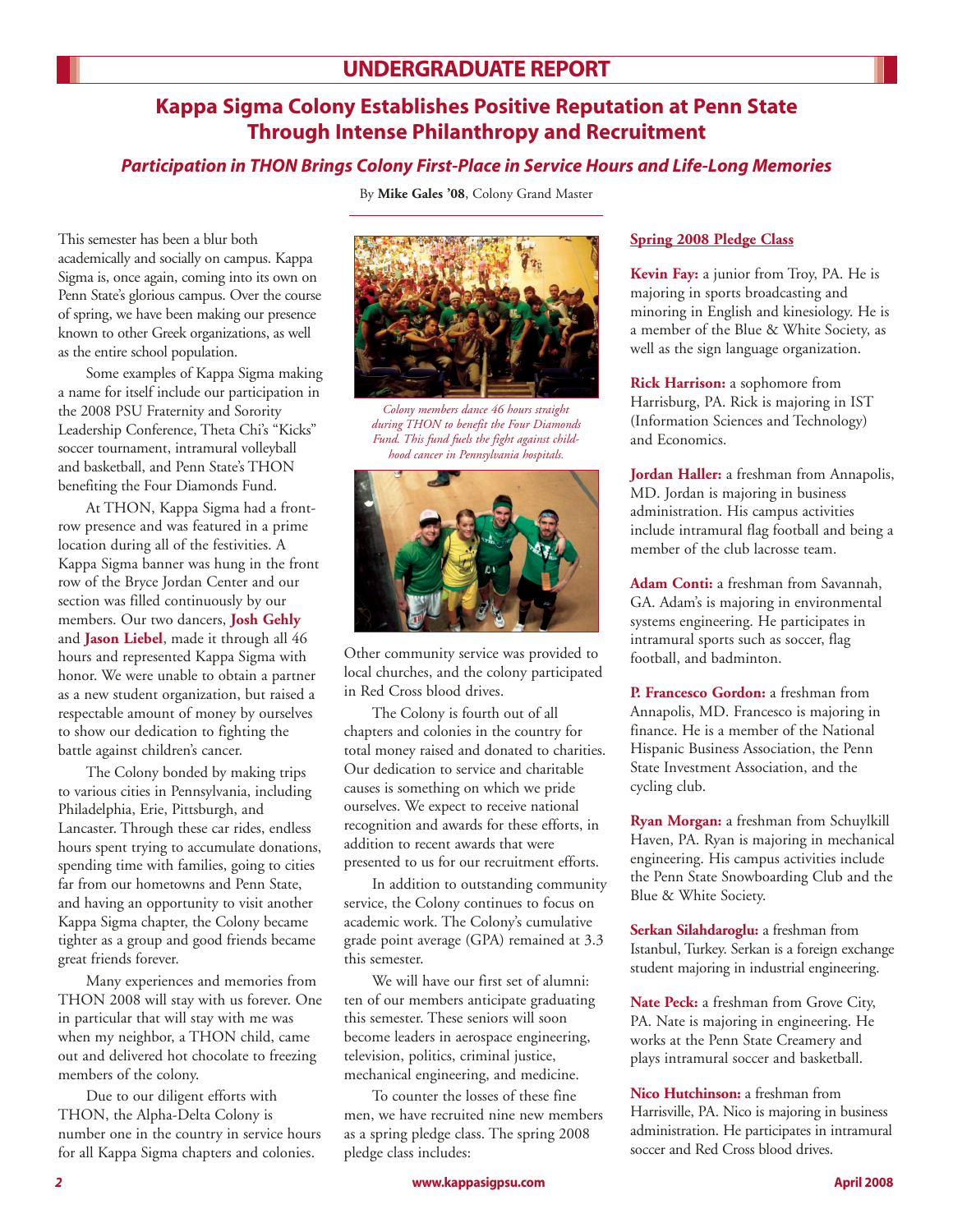### **Star and Crescent Board Member, Joe N. Succop II '48, Remembers Diving Into "The Well" of the Original Fraternity House With His Ex-Paratrooper Brothers**

*Joe's Life-Long Commitment to Kappa Sigma Brings Promise to Current Penn State Colony Awaiting Their Charter*

*Getting Joe to talk about Kappa Sigma is easy: The fraternity has been part of his life since 1943, so he has plenty of material on the subject. He is still actively involved. Even when the current colony is trying to get it's charter back, he still feels it is his duty and privilege to keep the group moving into the future. To read Joe's complete story, go to www.kappasigpsu.com.*

#### **The Beginning of It All**

Back when I came to State College, the University was known as the Penn State College and Bob Higgins was the football coach. In fact, my  $60<sup>th</sup>$  year reunion is coming up this spring. The Kappa Sigma house has changed dramatically during this time.

I chose to join Kappa Sigma fraternity because I had a good friend from Pittsburgh, **Walt Price '45**, who rushed me. I was very impressed with him and with Kappa Sig, and figured if he belonged there, then it'd be a good influence on me. We were great friends ever since.

I was initiated on January 7, 1943, and I've never regretted joining Kappa Sig. Many of us were inducted before we went to war. I already had joined the U.S. Air Force and was waiting to get called up when I became a Kappa Sig.

#### **The House Well Becomes The Landing Zone**

Our old Kappa Sigma house wasn't large, but there were three levels and you were greeted by a big, open stairway as you came in the front door. The open area at the stairwell was called "The Well." We used to get a 30-ft. Christmas tree and display it in The Well every year. It was tough getting that tree in there, so we made the pledges do it.

The Well also was put to good use on party nights (we played hard and we worked hard). All of us were returning GIs from WWII, and quite a few had been parachute jumpers. So, we'd get a whole pile of cushions for the floor and we'd jump down The Well. It took a couple kegs of beer for most of us non-parachute jumpers

to do that, though—it's a wonder we didn't hurt ourselves.

#### **Kappa Sigma Provides Leadership Lessons**

I became president of the house after returning from the War, and being involved in the fraternity was a very good education: It taught me how to get along with people and communicate. I got to know my brothers really well, a number still are very close friends. Overall, it was a great group. We had a lot of loyalty—that's how you determine the brotherhood's true wealth.

As young men in general, we were all short on money and the GI bill was the greatest economic factor supporting us. Everyone was on it. Every month we would turn over our subsistence check to the chapter treasurer, and he would keep the room and board bill equal to what we received. The active chapter paid the daily bills, but capital expenses were the responsibility of the alumni. It was at that point that I realized how important the alumni were to us. Thankfully, our alumni were very actively involved with us.

We had a lot of physical problems with the house back then because it was getting old. When the heating finally gave out, the estimated cost to fix it was four or five thousand dollars. As chapter president, I called **Lloyd Dickson**, who was vice president of Rockwell Meter in DuBois, PA and president of Alpha-Delta at that time. He came up and guaranteed the furnace bill; he was a great help to us active members. He introduced me to a lot of the other alumni, some of whom included a local attorney, a local doctor, and the head of the State College Hotel, among many other prominent businessmen.

After that, I figured we better do a good job at homecoming, so I invited the alumni to stay at house. We had such a great turnout that the actives had to sleep on the floor so the alumni could have our beds… just part of the brotherhood spirit. In addition, the house would have one

alumnus over for lunch or dinner each month. Our attentions paid off, too, because when we really needed help, they were there.

It wasn't too long thereafter that we knew we had to do something about the house. The alumnus, **Al Rockwell '35** (see callout), was the first to propose building a new fraternity house. He put up \$30,000 and said he would match it. He hired the contractor to build the new house and decided the house should be designed to function as an office building if things didn't work out in the future.

I had graduated by the time the house was complete, but I came back to help with breaking the ground and dedicating the house. I always had strong feelings for our old house. After the new house was built, there was not as much camaraderie because of the layout being broken up into so many separate spaces (the original house was more open and encouraged togetherness).

I became president of the alumni association a number of years after graduation. Kappa Sig is probably one of the more successful fraternities, and I think the secret is scholastic training; setting up a good training program on drugs and alcohol.

*Continued on page 4.*

#### **More About Al Rockwell…**

*Willard Rockwell Jr., known as Al, had inherited his father's companies and expanded them into a modern aerospace conglomerate, the Rockwell International Corporation. In 1981 he founded the Astrotech International Corporation, which promotes the commercial uses of space exploration. Al hired many Kappa Sigs who needed jobs back then. He retired in 1989 and passed away in 1992. He played a huge part in Kappa Sigma throughout his lifetime, even acting as president of the national fraternity for a time. He also was on the Board of Trustees at Penn State.*